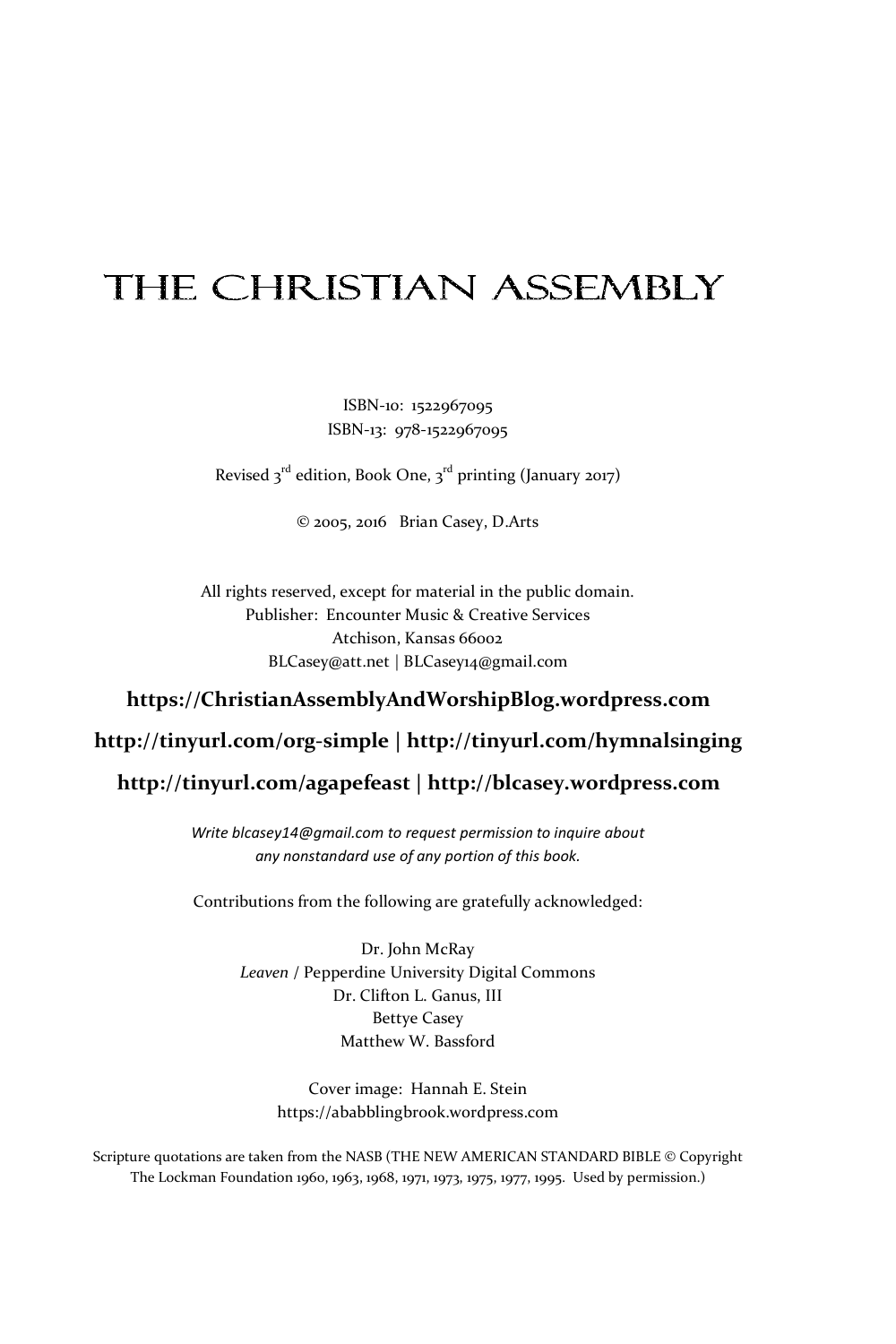# Contents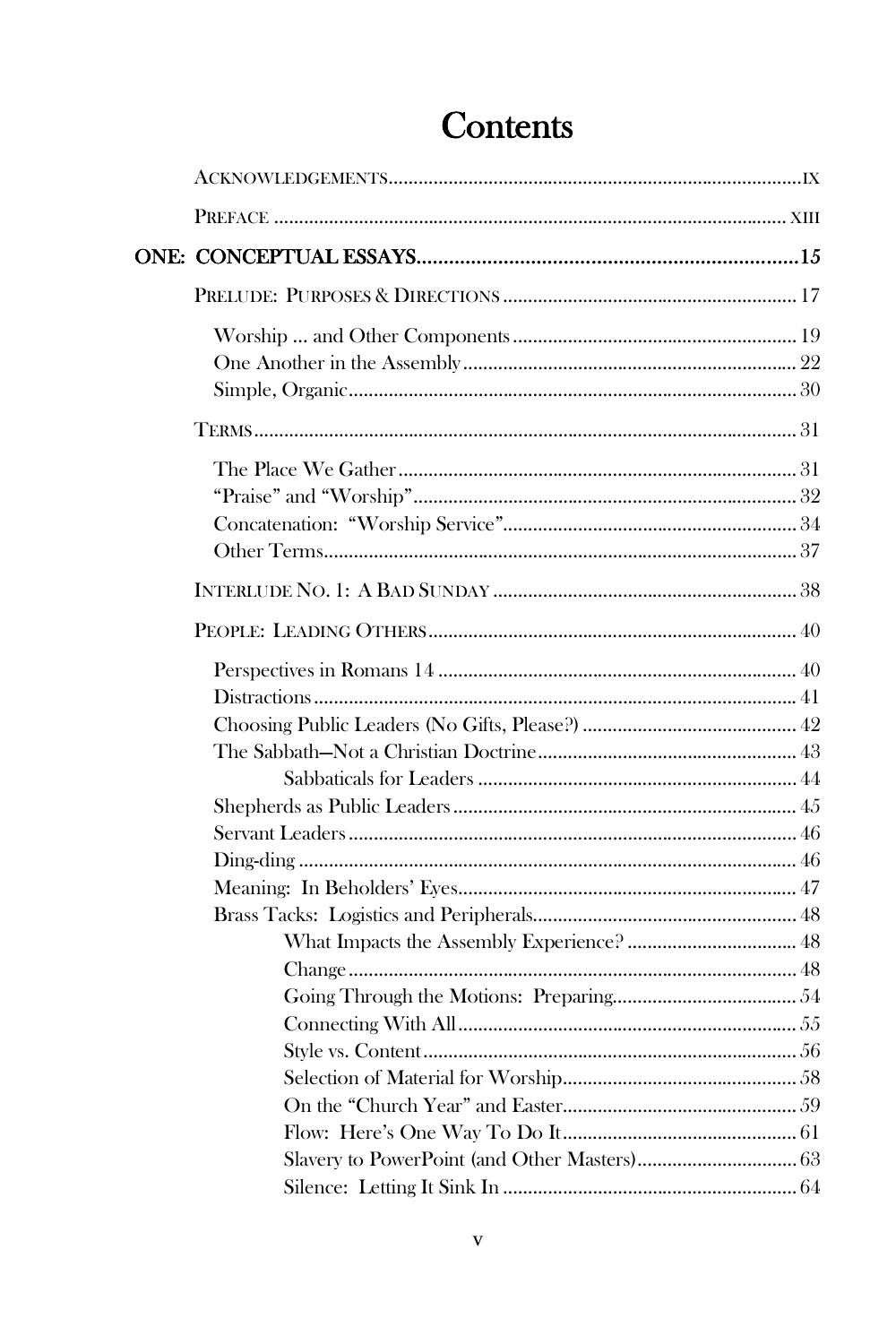| Computerization, Printed Programs, and Spontaneity 67    |  |
|----------------------------------------------------------|--|
| INTERLUDE NO. 2: GREAT EXPECTATIONS? 71                  |  |
|                                                          |  |
|                                                          |  |
|                                                          |  |
|                                                          |  |
|                                                          |  |
|                                                          |  |
|                                                          |  |
|                                                          |  |
|                                                          |  |
|                                                          |  |
|                                                          |  |
| Surveying Content in Hymnals and Contemporary Sources 87 |  |
|                                                          |  |
|                                                          |  |
|                                                          |  |
|                                                          |  |
| Common Rhythmic, Melodic, and Harmonic Mistakes  98      |  |
|                                                          |  |
|                                                          |  |
|                                                          |  |
|                                                          |  |
|                                                          |  |
|                                                          |  |
| Rhythm & the Agitated Style: Arrhythmia 111              |  |
|                                                          |  |
|                                                          |  |
|                                                          |  |
|                                                          |  |
|                                                          |  |
|                                                          |  |
|                                                          |  |
|                                                          |  |
|                                                          |  |
|                                                          |  |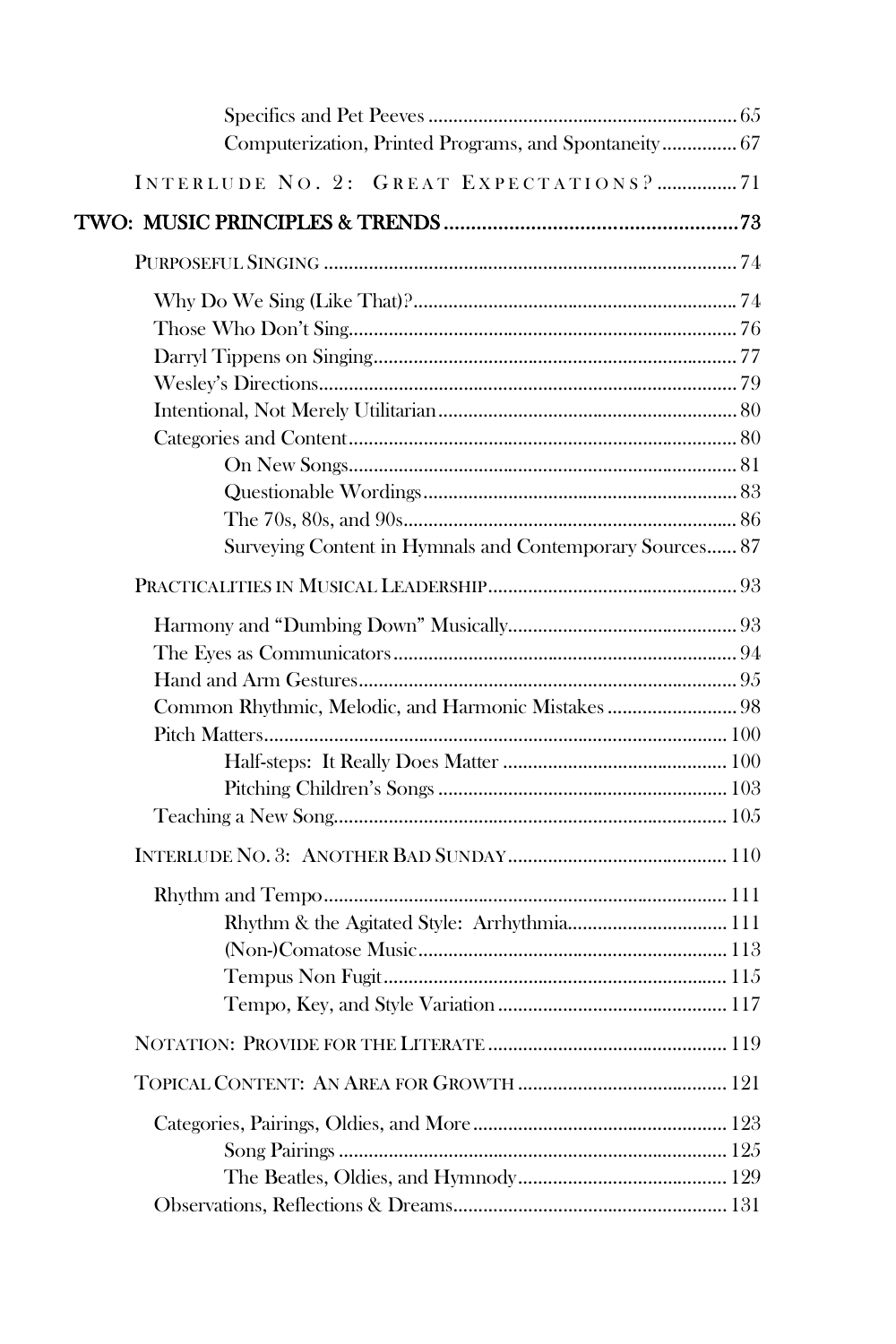| Contemporary Worship Music in A Cappella Churches 134     |
|-----------------------------------------------------------|
|                                                           |
|                                                           |
|                                                           |
|                                                           |
|                                                           |
|                                                           |
|                                                           |
| Repeating the Last Chorus, and the Last Half Again 149    |
|                                                           |
|                                                           |
| These Incisive Challenges Really Shouldn't Be Ignored 155 |
|                                                           |
|                                                           |
|                                                           |
| Dear Dad: An Offbeat Birthday Affirmation (1/1/12) 167    |
|                                                           |
| THREE: GENERAL TOPICS, PRAYER, COMMUNION, & THE SPOKEN    |
|                                                           |
|                                                           |
|                                                           |
|                                                           |
|                                                           |
|                                                           |
|                                                           |
|                                                           |
| Prayer vs. Announcements, and Vice Versa  183             |
|                                                           |
|                                                           |
|                                                           |
|                                                           |
|                                                           |
|                                                           |
|                                                           |
|                                                           |
|                                                           |
|                                                           |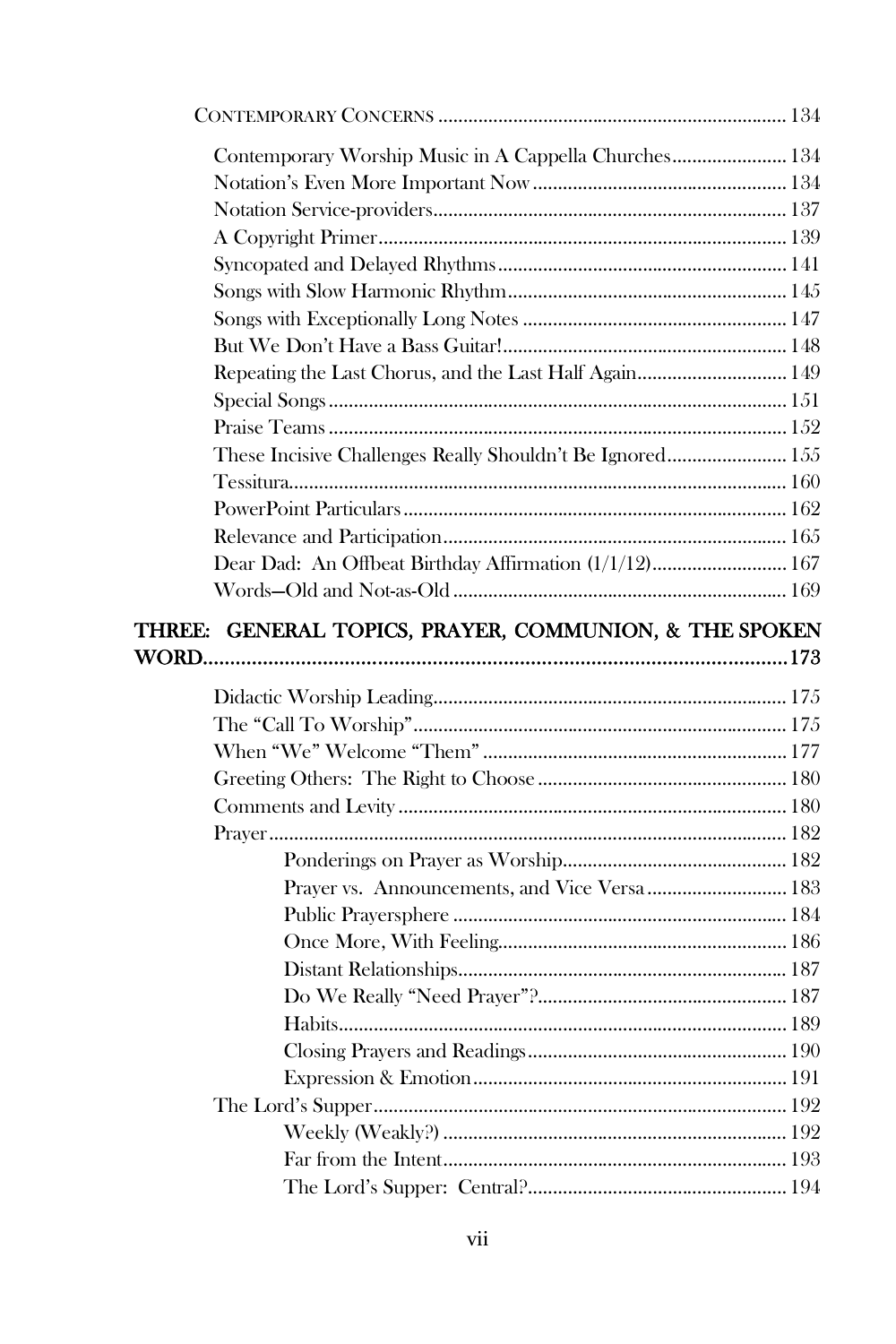| 1Cor 16:1-4: Translation and Commentary 209                      |  |
|------------------------------------------------------------------|--|
|                                                                  |  |
|                                                                  |  |
|                                                                  |  |
|                                                                  |  |
|                                                                  |  |
| Children and Other Inexperienced Oral Readers 217                |  |
|                                                                  |  |
|                                                                  |  |
| The "Invitation": Christ Receiveth Sinful Men 220                |  |
|                                                                  |  |
|                                                                  |  |
|                                                                  |  |
|                                                                  |  |
|                                                                  |  |
|                                                                  |  |
|                                                                  |  |
|                                                                  |  |
|                                                                  |  |
|                                                                  |  |
|                                                                  |  |
|                                                                  |  |
|                                                                  |  |
|                                                                  |  |
| House Churches and the Lord's Supper (John McRay)  239           |  |
| On Children and the Worship Assembly (Bettye Casey) 246          |  |
| How Song Leaders Can Pick Good Hymns (Matthew Bassford)  248     |  |
|                                                                  |  |
|                                                                  |  |
|                                                                  |  |
|                                                                  |  |
|                                                                  |  |
|                                                                  |  |
| Worship, Service, & the Christian Assembly (C.L. Ganus, III) 260 |  |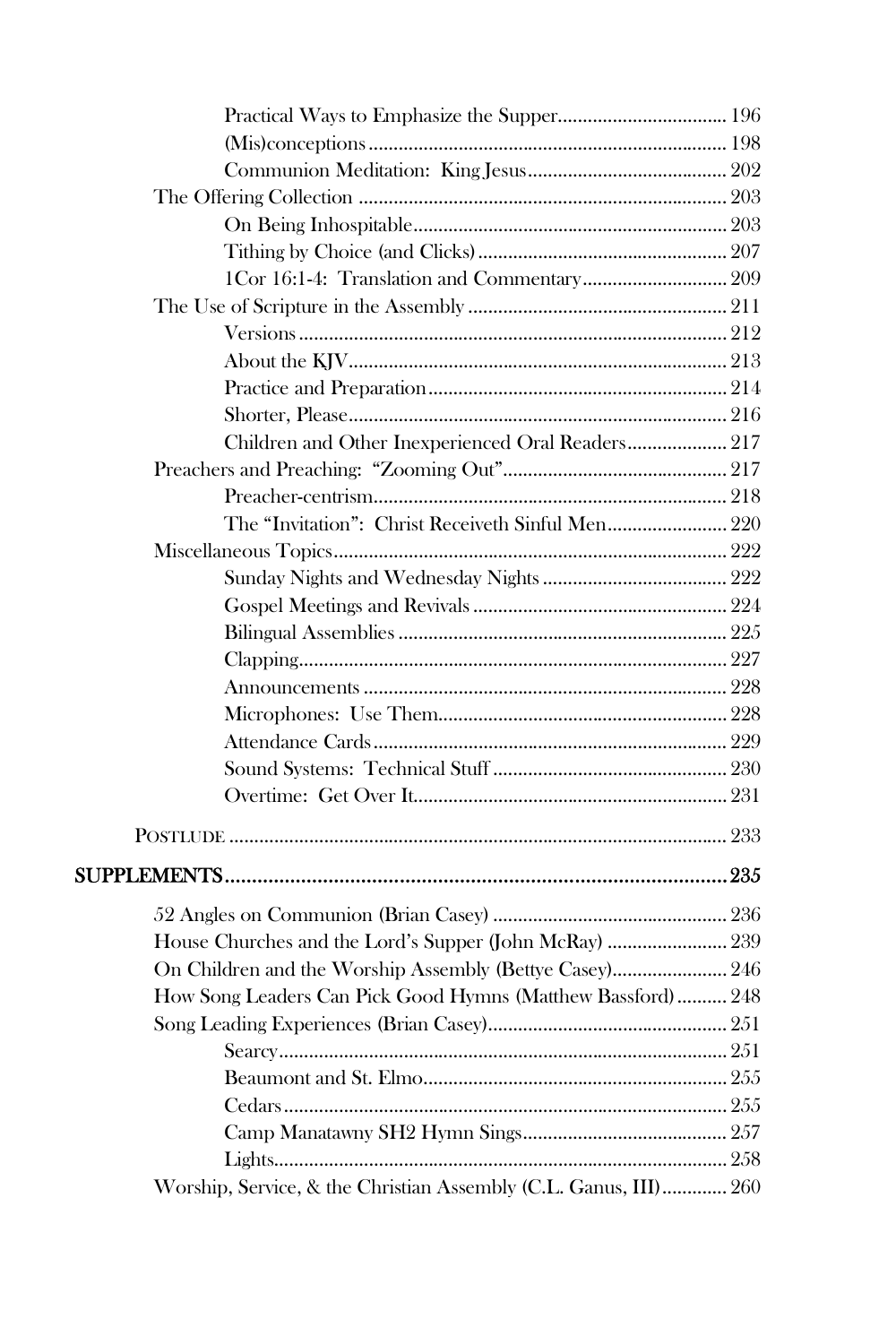## **Acknowledgements**

Many are my influences in the contemplation and practice of worship and assembly leadership. Of course it will not be possible to list the name of every person who has played some formative role, but I do want to try to be inclusive here.

My parents, Bettye and Gerald Casey, have been examples in many respects and have affirmed many of my steps in ways of Christian leadership through the years. Inscriptions in cards and gifted books indicate not only that my parents were interested in shaping my development, but that they were upholding who I was, and who I was becoming, as a leader. Dad influenced me directly through his own leadership and also did so indirectly, as I observed his work with others. Scenarios being what they are, I've had a narrower experience of my mother's audible expressions, but I am shaped by her interests and insights, as well.

My wife, Karly Casey, has been more patient than I can sometimes admit. I am not that easy to live with. She realizes my need for thought and my need to talk and write about Kingdom things. She maintains an inviting, interested posture when I am in an energetic mode. She listens to me read things aloud, she gives feedback, and she has moved me on many occasions by her own sensitivity to the things of the Lord.

The legacy of my maternal grandfather, Andy T. Ritchie, Jr., lives on—especially now in the lives of those he taught and led most. I cannot say that he *directly* influenced me much in terms of the Christian assembly, yet it deserves acknowledgment that he influenced many others with whom I have been closely associated, and I do have a few personal memories myself. My dad was directly impacted by a greater number of experiences under Granddaddy Ritchie's leadership and sought in many ways to reflect his father-in-law's values. In turn, Dad's emphases in church leadership influenced me for good and have played a large role in establishing the good parts of who I am "in church" today.

It is noteworthy to me that I can think of no preacher (in my congregations) who influenced me notably in terms of the assembly as a whole. In fact, I have irritated more than one preacher along the way because of some contra-normal views, but the men have all been pretty patient with me, regardless. The fact that I *feel* a lack of influence may be shallow and even inaccurate, but it is also a function of the common patterns and structures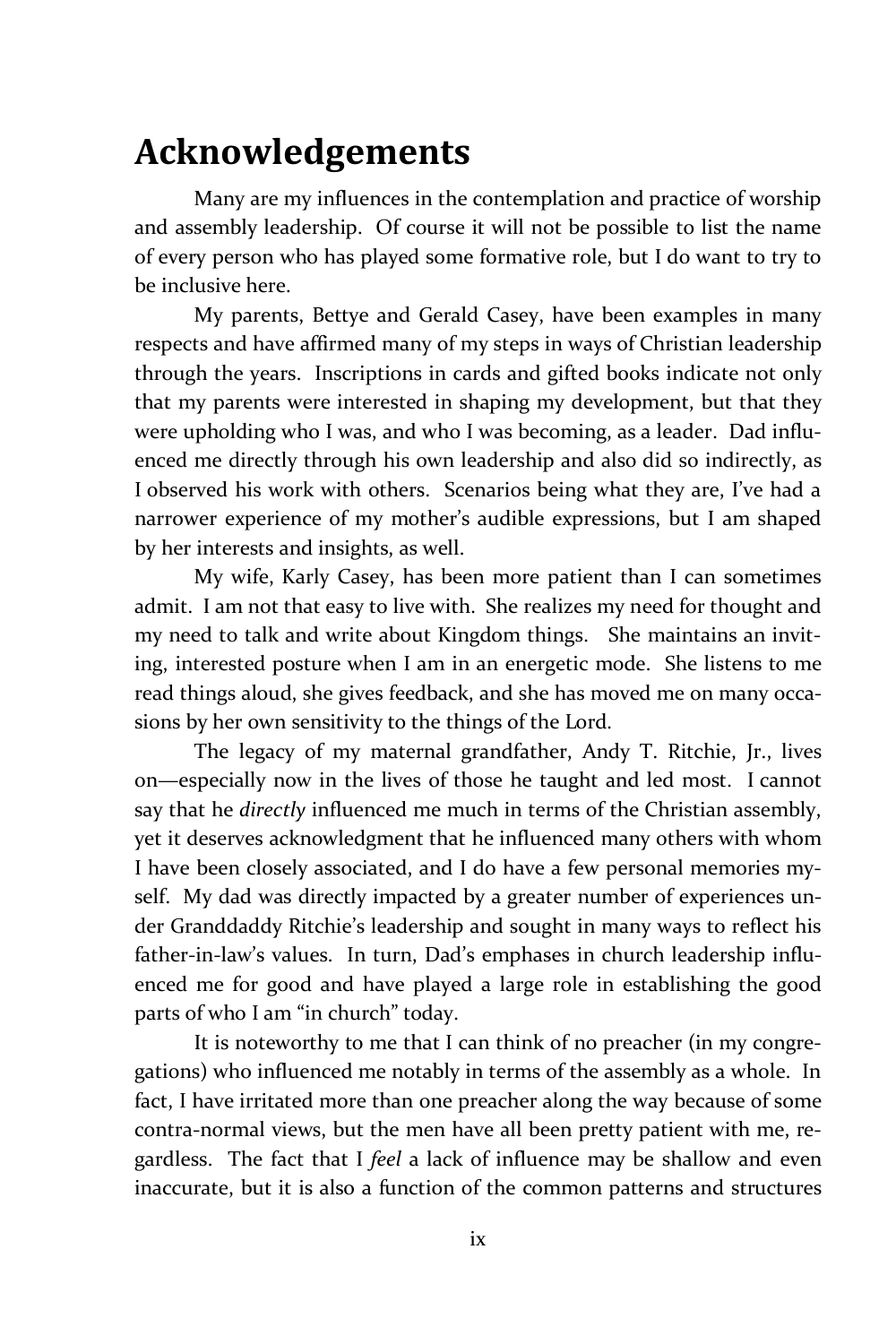in churches—not to mention the differing emphases inherent in preacherly leadership. It's not as though no preacher cared or affirmed; many have done just that, even in spite of my failings, lacks, excesses, and stupidities here and there. Among this last group I would list John Davis, Roy Demonbreun, Jim Wilson, Terry Newton, and Peter Horne.

Others who have by extraordinary, isolated messages (spoken or written) notably influenced my thinking about Christian assemblies include Lynn Anderson, Rubel Shelly, Cliff Ganus, III, Gary Selby, and Jeff Nelson.

Friends and supporters through the years have included Bill Simmons, Steve Thomas (who for several important years was closer than a brother), Judy & Mike Barker, Bill McGee, Roger Hladky (who believed in my leadership through four important years on the staff of Camp Manatawny's Senior High II Week), JoEtta & Mike Deaton, Dave Shultz, Connie Dowds, Scott Boring, and JoJean & Chuck Smith. Students in the high school youth group at Cedars during the 1990s were exceedingly significant, as well: regular, exceptionally well-planned retreats and weekly devotional times were richly connective and often inspiring.

My family and I experienced extraordinary growth and fulfillment with the group that met in our home between 2009 and 2013. Among those friends—committed believers, worshippers, and gatherers, all—are Sarah and Stephen Cledgett, Rachel Decker, Rachel and Justin Peck, Micah Banks, Susan Peterson, and Mark Spencer. Many Christian gatherings of various shapes and sizes—along with the *planning* of them with people such as these—have been significant in my experience, growth, and thought.

Certain counter-influences have been formative, as well, but I'll not list names in this category. For instance, if you have ever perpetrated some of the poor leadership practices described in this book, or if you are tied to a "high church" denomination, or if you've been one of those who thinks worship is a concoction that has no place in the Christian gathering, well, you're actually in the company of some very good folks, and I might well count you a friend, and I love you, but you haven't led the Christian Assembly in the way it should go!

For proofreading and brotherly comments on the first edition of some of this material, I thank Chuck Smith, a dear, lifelong friend. He also eagerly accepted the opportunity to read the new manuscript as it was nearing completion. My parents and wife have read and responded to portions. Bill McGee, another longtime friend whose heart I trust, has read the entire, penultimate version, just before final additions, and offered eminently valu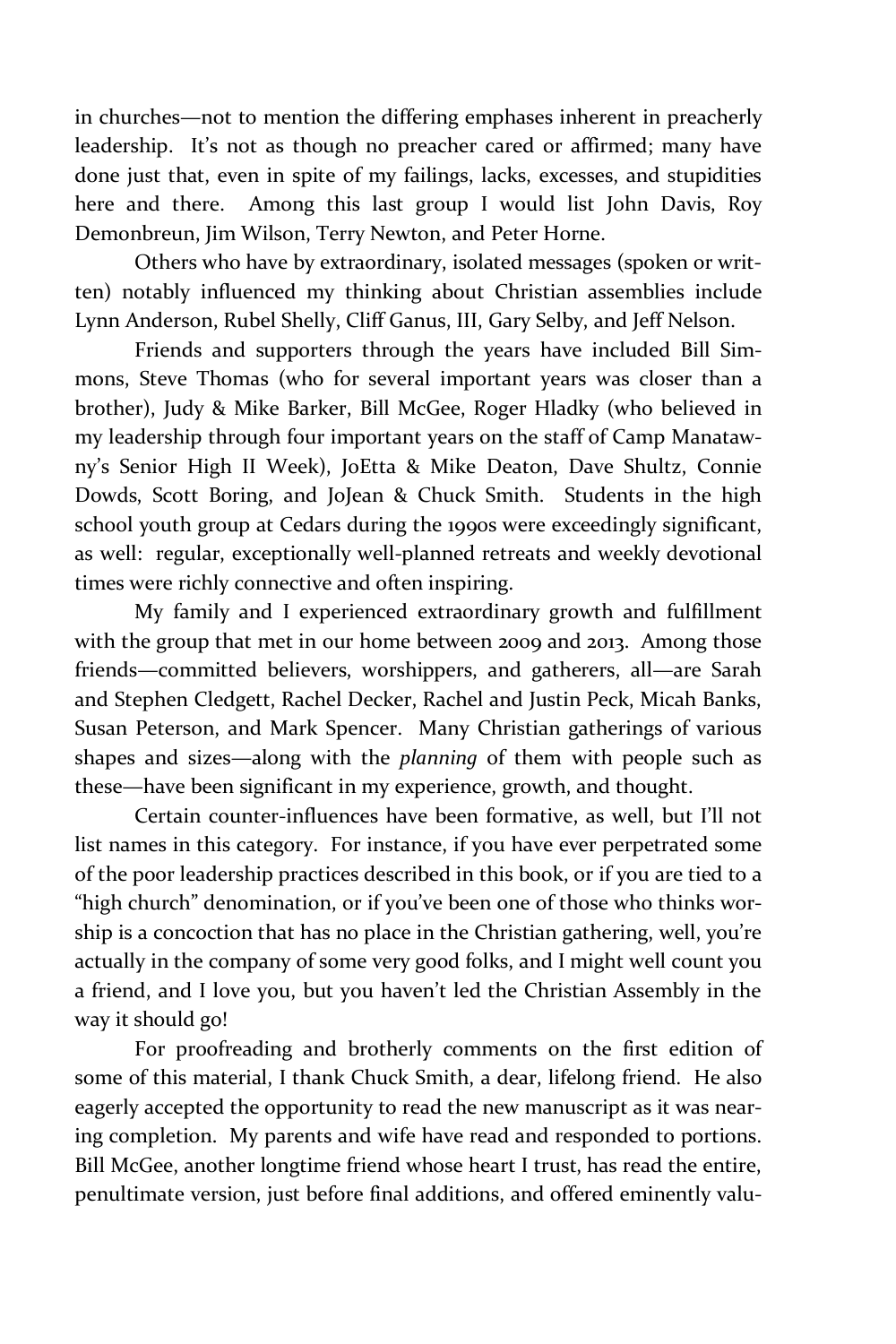able feedback. In no case should any of these caring, serving people be blamed for any of my later errors, my opinions, or my at-times-overwrought statements. I don't intend to be shy, so I have stated some things with force and others with attitude. I alone am to blame if those factors detract from the message.

For permission to include their worthwhile material in the Supplements section of this book I thank Dr. Clifton L. Ganus, III, Bettye Casey, Dr. John McRay and Leaven/Pepperdine University, and Matthew Bassford. The simple fact that another author's material is include in the Supplements section does not imply that he or she agrees with everything in this book.

Standing in view of . . .

- my nature that cannot be satisfied with the status quo
- innumerable instances in which people have had to show patience with my overwroughtness about the assembly
- those individuals' contributions to my thinking and practice
- rich times shared during the years in gatherings of believers
- . . . I am distinctly grateful.

Brian Casey Searcy, Arkansas June 2016

**https://ChristianAssemblyAndWorshipBlog.wordpress.com http://tinyurl.com/org-simple**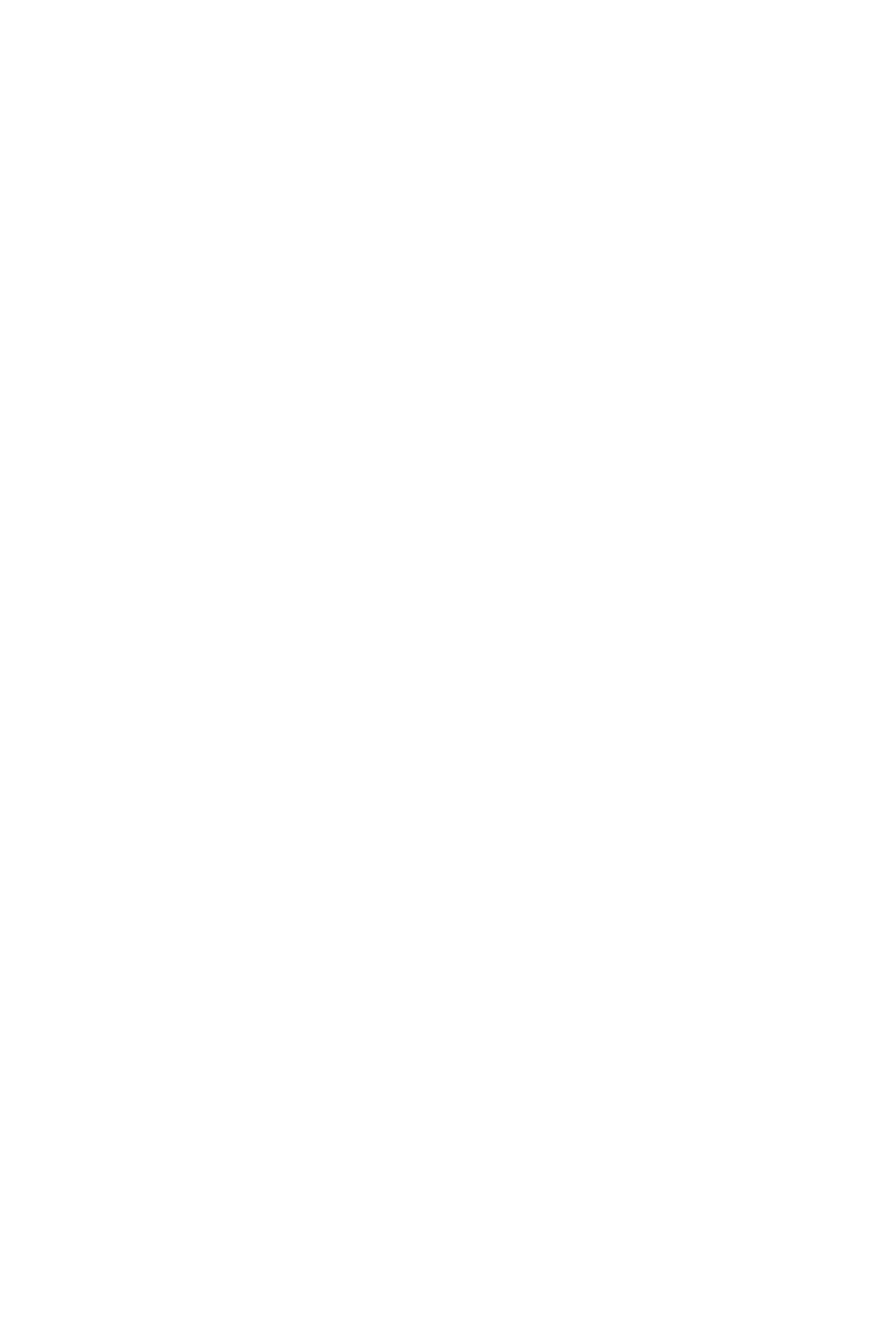## **Preface**

It has been called many things

*The assembly of the saints The gathering of Christians Devotionals Worship The church service Goin' to meetin' (a phrase from yesteryear) Church*

Regardless of the label, the significance of the Christian assembly is unquestioned by most believers. Or is it?

Have we reached a time when we are so tired of hearing Hebrews 10:25-26 (quoted in order to inflict guilt on those who had skipped, or who were thinking about skipping . . . a kind of enforced attendance) that we rebel—in practice, if not in our hearts? Do we find ourselves just *attending* without purpose, submitting to the *activity* without deeply experiencing much of what God intends?

Even those of us who habitually attend may find ourselves minimizing the importance of the assembly; this phenomenon is related, I think, to good habits with bad *reasons* and/or bad *execution*. In other words, we would not find ourselves having to advertise the assembly to the fringe element if the activities had been carried out with more depth, intentionality, and, well . . . *quality.* Not only would *we* continue to be there when Christians are gathered, but the contagion of our feelings about the assembly's value would affect all those around us. More people would be present, and everyone would be engaged. In my wildest dreams, there would *be* no fringe element.

**About small groups:** It bears mention that my heart and thoughts have increasingly gravitated toward the small group *as* the church assembly. In other words, a "life group" or "cell group" or "small group" may be merely tacked onto the regular church program, or it may be considered integral (as in an increasing number of churches), or it may be considered to *be* the primary church group. Count me in the last group. I believe in the small group assembly to this extent: I pour more of myself into it than into any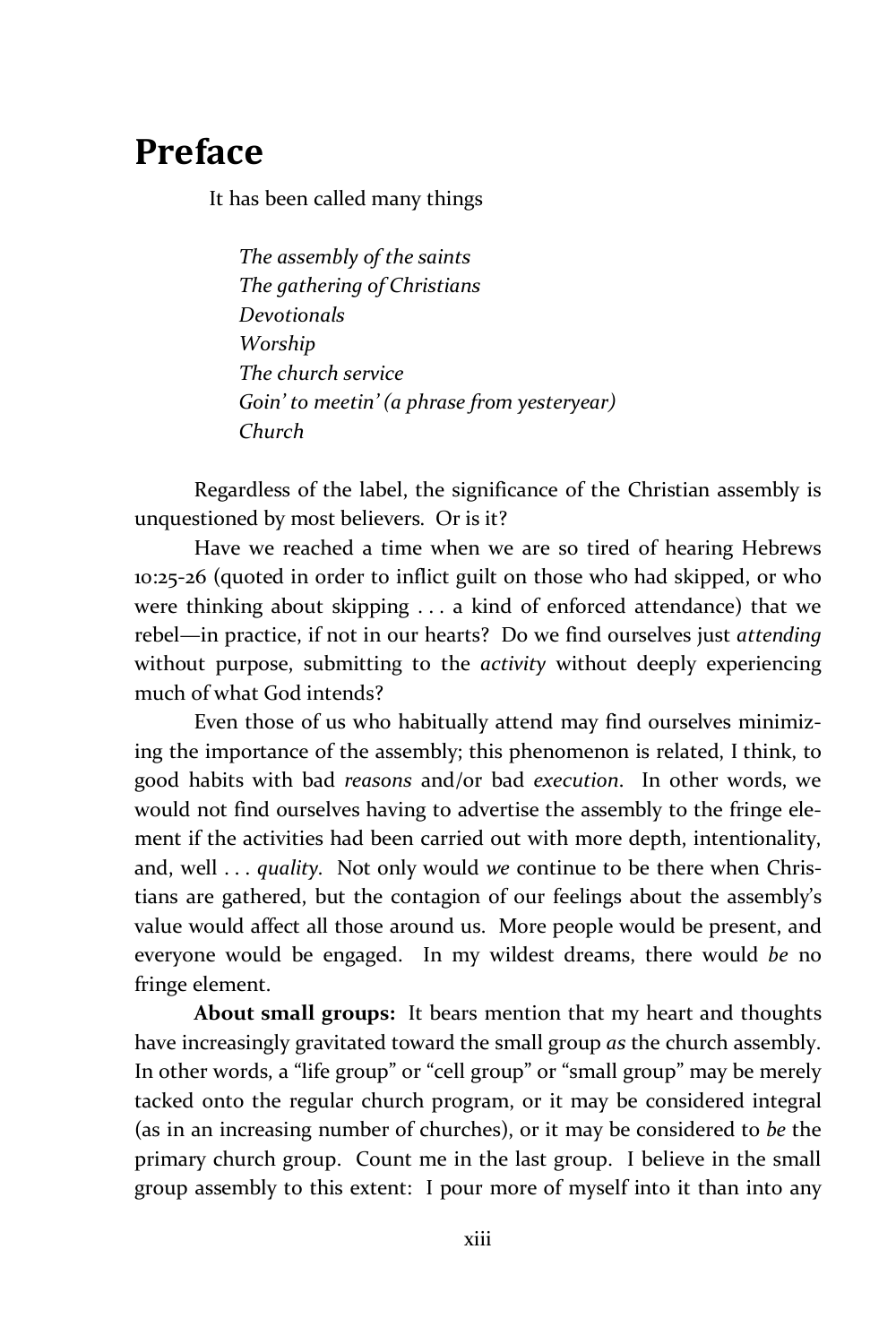other type of church meeting in which I am involved. I do wish to uphold, and help to improve, group gatherings of all sizes. This book only barely touches on the small group gathering in some respects, but additional writings on topics related to the organic church and small groups may be found at http://tinyurl.com/org-simple. A narrower selection from within that category is my personal "mini-odyssey" with Bible study groups and small groups through the years: https://blcasey.wordpress.com/2015/10/.

In the pages that follow, I affirm the importance of the Christian assembly through observations, comments, opinions, reflections, and suggestions. These thoughts and words spring largely from my own experiences in relatively large assemblies in dozens of churches whose signs read *Church of Christ,* but I have also participated with other Restoration and non-affiliated churches and have had various types and levels of experience with other traditions, as well, through association brought about by employment and musical endeavors. Although I write primarily from the perspective of the primitivist, restoration-oriented tradition, the broader evangelical legacy of recent decades is both in the background and the foreground. A good proportion of the section on music deals with *a cappella* churches that may use hymnals and/or hymn-style music along with contemporary songs. I have dealt in some detail with a number of contemporary music concerns.<sup>1</sup>

Those from various, perhaps mostly "low church" traditions will be able to gain most from reading. Since the first edition of this material, written in 2005-2007, I have added and revised based on continued experience, thought, and study; one revision was produced in 2010-12, and the present work has involved thoroughgoing revision and addition.

May God be honored.

l

<sup>&</sup>lt;sup>1</sup> The Music Principles & Trends section of this book is available separately.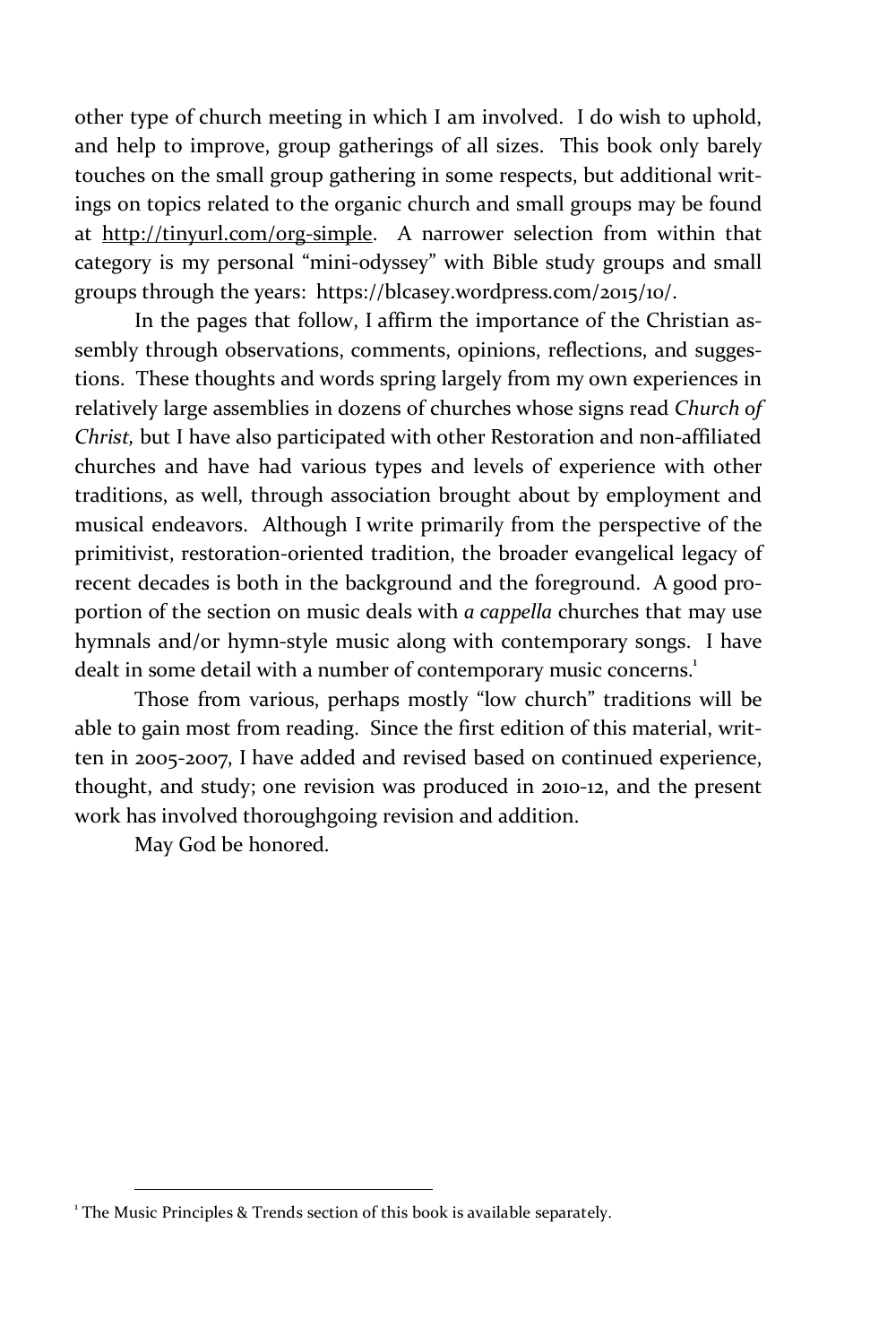## **Notation: Provide for the Literate**

According to documentation on the website of Lincoln Christian College & Seminary, Alexander Campbell didn't like printed music.

It is noteworthy that during his lifetime, Campbell refused to allow musical notation to appear in his hymnbook, notation not appearing in it until the 1871 edition. He was a man of strongly-held opinions about church music. He felt that notation appearing on the same page with lyrics would detract from worship.

Even today, some feel that displaying musical notation on a screen, perhaps more than using a printed hymnal, is "elitist," pandering only to the musically knowledgeable.

**I disagree.** There are still quite a few of us (maybe 50%, although I admit the number is declining) who are aided greatly by musical notation in worship. At least for a few more years—until *a cappella* churches evolve/split again into a) the more instrumentally friendly and b) the less so—give me music notation, or don't ask me to sing or lead.

We must provide for the future. Even when the song is known by the majority of the congregation (remember that the majority is not everyone), why not provide music notation in some format? If for no other reason, do it because children who may be learning to read music can learn parts and thereby preserve the experience of harmony. I think the message is clear in the following anguished thoughts I received via e-mail:

*Last Sunday night \_\_\_\_\_\_\_ (leader) did it again: led probably seven or so songs and offered no music access. The really maddening thing about it was that several were in the book! Furthermore, there were numbers up on the pretty PowerPoint word displays that didn't correspond to what was in the book! If that wasn't a triple whammy!* 

*It's not a generational problem either. While I didn't know some of the songs, some younger worshippers may not have known "Count Your Blessings."*

*Anyway, I think it is discriminatory (that would be "antiunity," in Biblical terms) to project words only (except on occasion). It is a snub to people who don't know the song and an even greater snub if some of those people can read music. Having both words and music available will never discriminate*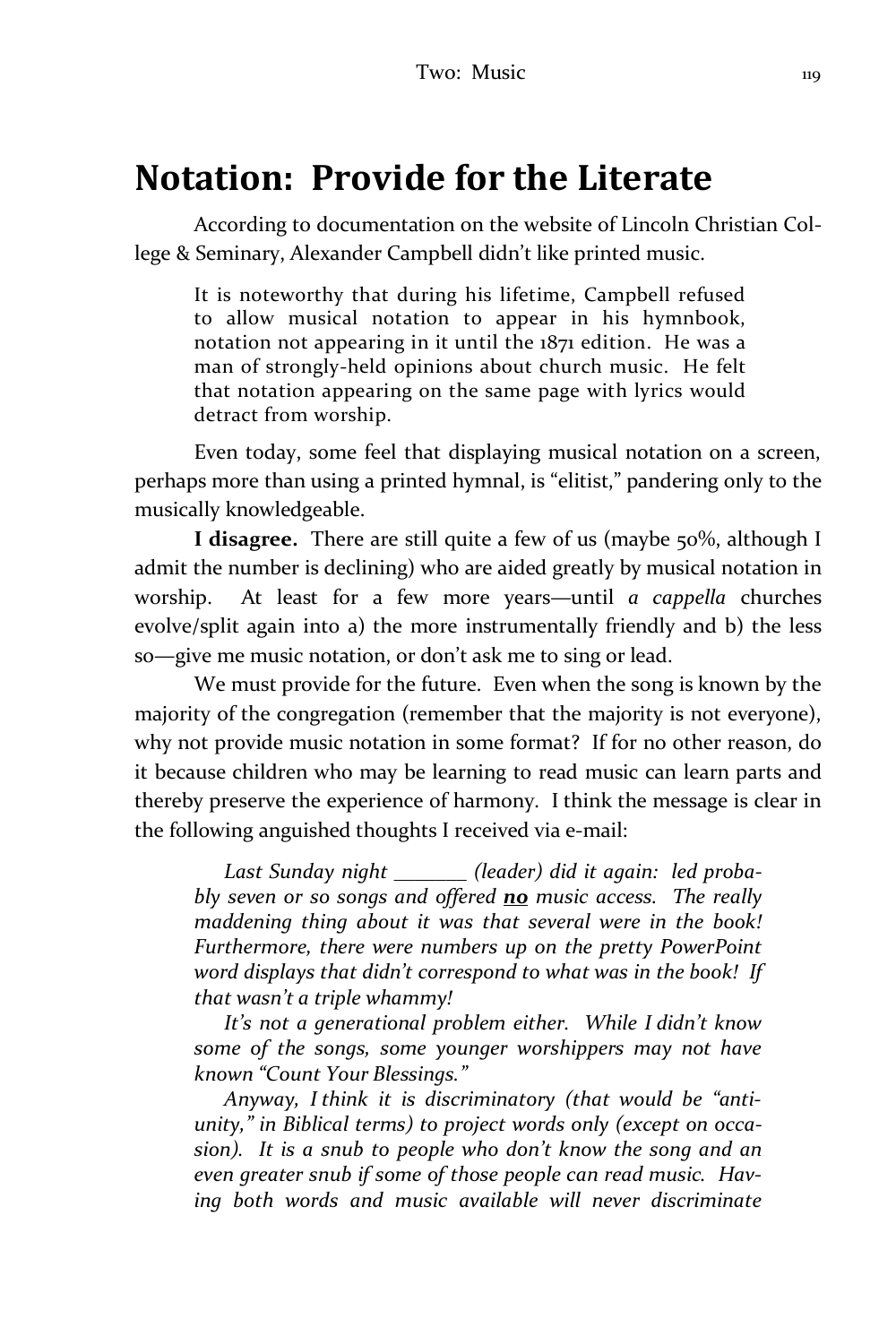*against the ones who do not read music; yet not having music does cut out the ones who could use it (and I strongly believe more people read music, to some degree, than is claimed).*

*Besides the personal snub I feel, I tend to feel angry that leaders are dealing a slashing blow to the singing as a whole . . . while seeming to be happy with a retrogression in this department.*

*We are not illiterate! We don't learn other things by having information passed down from the fathers, as in the olden cultures. We read the news, we read about technology, we read inspiration, we read for pleasure ... we are nearly all readers! Why must our worship assemblies assume ignorance on the part of average Joe & Jill? It gives the "leader" an undue hold over us while robbing the whole assembly of greater participation.* 

This obviously intense message will doubtless leave some mouths agape and turn most people off. The letter certainly speaks clearly, yet I will take up this topic again below, in the "Contemporary Concerns" section. Here, I would simply append to the last sentence. It would be the unusually arrogant leader who would intentionally set out to exert authority, taking "hold over" a congregation, but the lack of such negative intention is precisely why I am writing this paragraph*: we desperately need leaders to be aware of what they're doing when they know the songs but do not give the congregation the opportunity to read the music to whatever extent each one can.* A terribly ironic scenario is the result: a leader sets out to lead people who are incapacitated in following his lead! (They cannot follow if they don't know what to sing.)

Some churches might have had a difficult time getting a projection system going and/or do not yet have the funds to purchase *The Paperless Hymnal* or some similar product that allows them to display music on the screen. Home-church groups might not have resources to buy hymnals or song books of any kind. A lyrics-only sheet for each song may be all that is available, for a while. The ethical problem lies primarily with churches that have five staff ministers and technology budgets of thousands per year, yet manifest apathy toward the literate majority.

If you have the resources, please do not make the mistake of neglecting to provide either printed or projection-displayed music. It will make a *huge* difference for the small segment of your church that are musicians, and it will be beneficial, though perhaps unnoticed, for a substantial number of the others.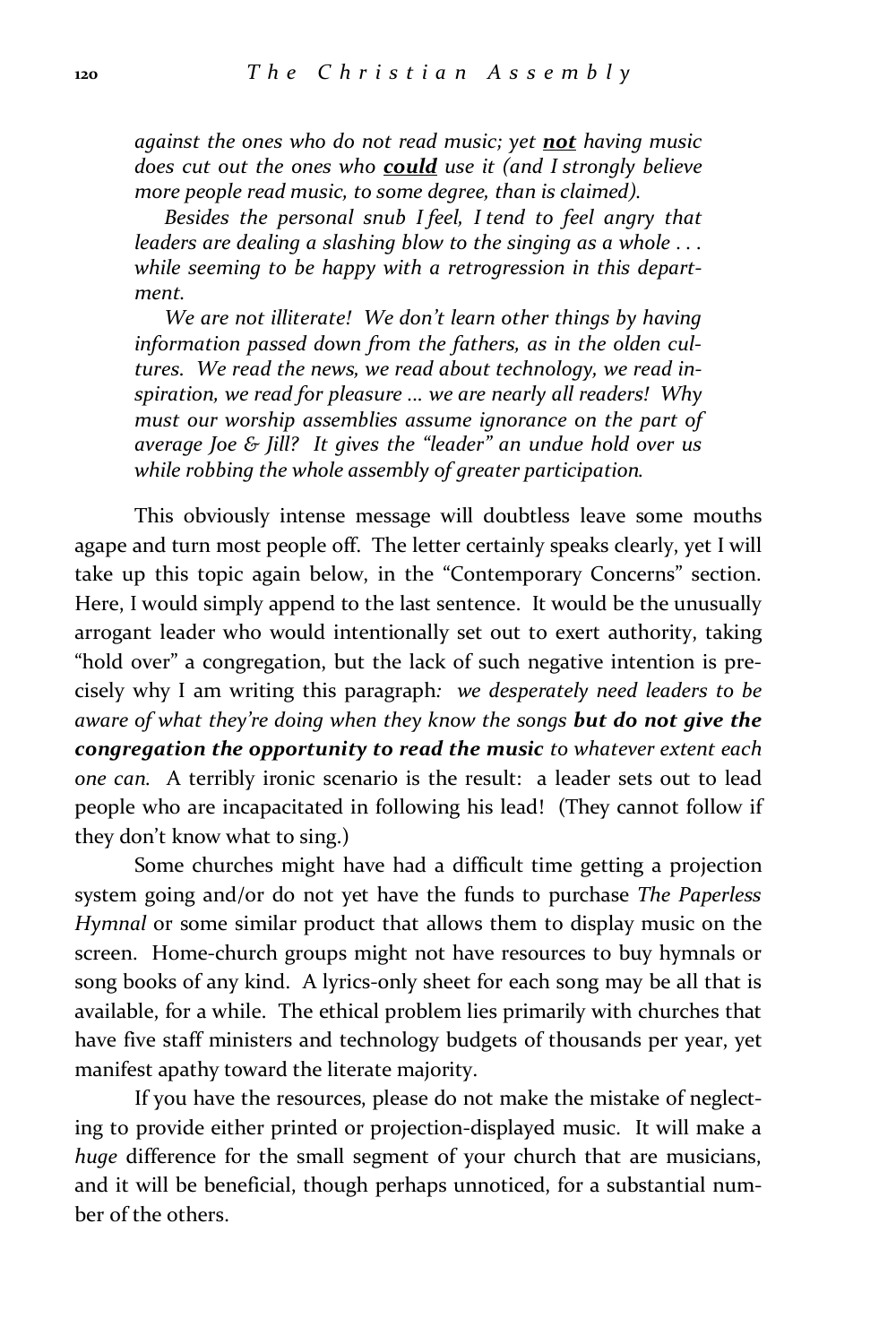# **Contemporary Concerns**

### **Contemporary Worship Music in A Cappella Churches**

There are very good reasons for singing contemporary songs, but problems do show up when congregations attempt to sing some of them. Let's face it: it is just plain difficult to use some contemporary music in *a cappella* settings.

Add to this difficulty the apparent shyness of some modern worship leaders about using their hands to help keep the beat and keep the congregation together—I know, it seems old-school to "beat time." The "rhythm of the saints<sup>"45</sup> problem is made worse when beats are skipped and no one can predict when the leader is going to sing the next note because he is not rhythmically governed, and there are no visual cues, either. The simple fact is this: visual elements can help a great deal in guiding sonic ones.

Maybe we shouldn't throw out the baby with the bath water. Yes, there are some unhelpful aspects of how we used to do song leading, but leading rhythmically with the hand may be a method worth saving especially if it helps keep people together.<sup>46</sup>

Some judgment should be applied when selecting contemporary songs for use in *a cappella* churches. In succeeding musings, I will try to provide examples of modern songs that work, and some that do not work well, in *a cappella* settings—along with explanations.

### **Notation's Even More Important Now**

l

Above, I introduced this topic in the essay "Notation: Provide for the Literate." It is even more important to consider the provision of music notation in the context of contemporary music.<sup>47</sup> While there are many songs (learned in my first two decades) for which I can sing melody, bass, or tenor from memory with more than 95% accuracy, everything has changed with the introduction of a disproportionate number of new songs. Now,

 $45$  This phrase is used with a wink at Paul Simon, who recorded an album by the same title.

 $46$  Please see above (Practicalities in Musical Leadership | "Hand and Arm Gestures" section).

<sup>&</sup>lt;sup>47</sup> This topic was introduced in "Notation: Provide for the Literate" above, prior to "Topical Content."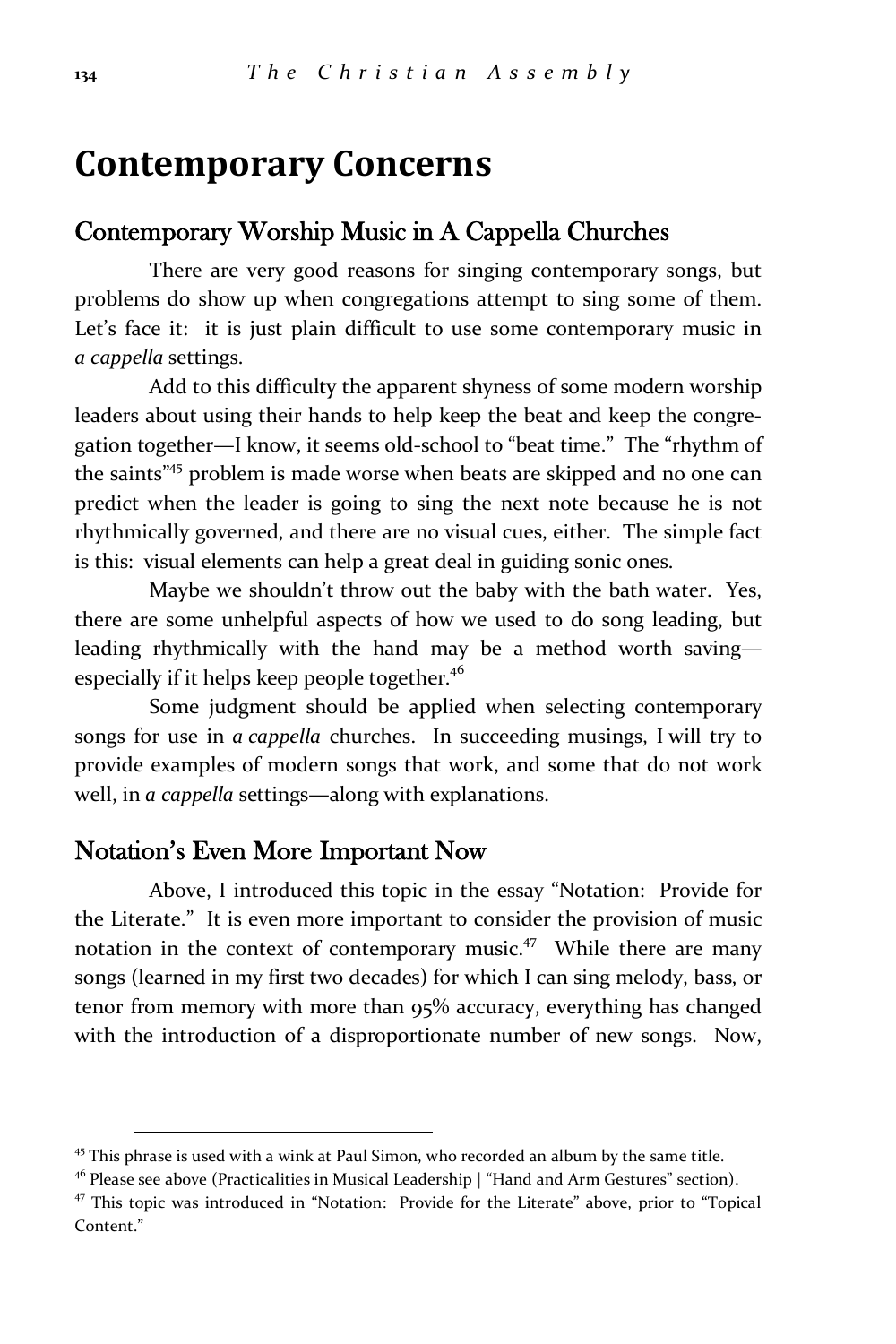while LaHaye and Jenkins have their *Left Behind*,<sup>48</sup> I have my own "Left Out." My take on a tiny slice of Christendom Pie paints no armageddish picture (but it does mix metaphors!). Truthfully, it's rather un-cataclysmic. Some of this may even appear tedious, but please stay with me—especially those readers who don't consider themselves particularly music-minded.

*At times, I am left out of the goings-on in church gatherings because music is not made available when I'm supposed to be singing. I don't like being left out.*

*Displaying music on PowerPoint slides (or in hymnals) acknowledges general congregational literacy and enables the musically literate worshippers to take part fully.*

**Stated in the Negative:**Not *displaying music assumes general* **il***literacy and disables some musically literate worshippers who don't know the song.*

How is it, exactly, that I am disabled? If I end up guessing whether F goes to G next, or to Eb, I'm wrong half the time. I choose not to be more distracted by intuiting the notes and singing the wrong ones, so I stay passive. Either way, I'm going to be distracted some, and for me, it's usually better not to try to sing at all when there's no music notation and I don't know the song. My soul does better in trying to listen and meditate for a few instants on some concept in a line I hear than in trying—and almost invariably failing—to sing the right notes.

People who think displaying at least the melody line of the music is "elitist" may be 12% right, but is that 12% worth leaving some of us out? I really don't like being left out. On the other hand, I am finding it necessary to make at least some allowances for trends in the church at large. A participatory congregational dynamic is less important now in many congregations than it was even 10-15 years ago, and I have to wonder whether I'll be able to sing anything at all in another 10—if churches continue their lazy habits about displaying music.

The bald truth for me is that **I am unable to sing an unfamiliar song in a church gathering unless musical notation is provided.**  Please pause to ponder that. Please.

l

 $48$  I have little use for the whole hyped-up LaHaye series because it is, after all, hyped up, and it assumes the "rapture" and other eschatological events that I do not assume.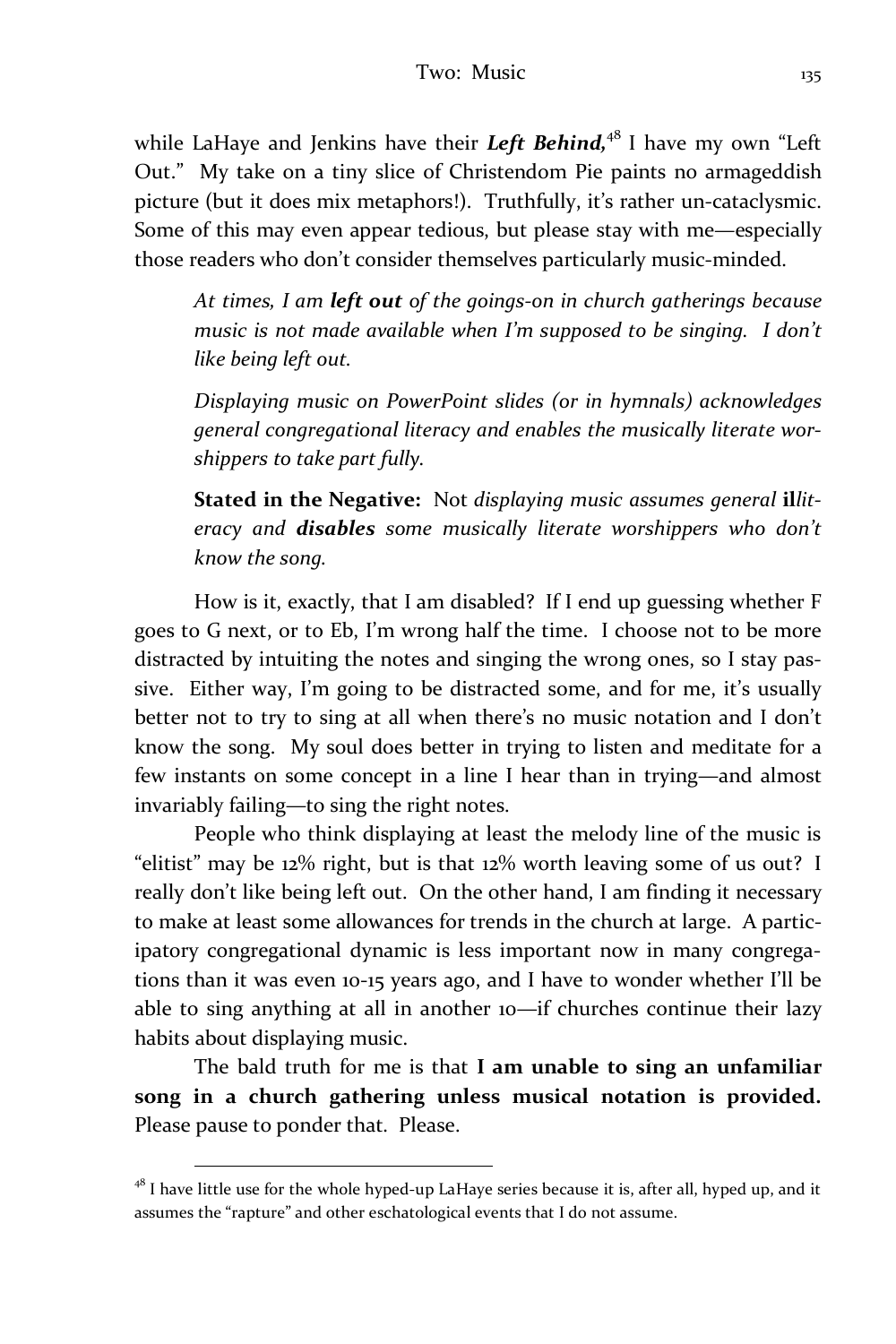**You may think** *the songs in your church are "easy," but they all are built of the same melodic and harmonic materials, so they sound a lot more alike than you may realize. Plus, the number of notes and musical tones I deal with in an average day simply does not allow me to retain the particular, banal melody of your new favorite song, whether a line is repeated 4x or 20x. I've tried, thinking, "I'll bet I look silly, standing here and not singing when she knows I'm a professional musician." So I listen, and I try to remember "how it goes." By the 7th or 8th time the same phrase rolls around, I try it, and sure enough, I get something wrong—I end up substituting the melody or rhythm of derivative song #453 instead of #739. (Many of them do sound alike.)*

**You may think** *I should just get over myself and sing the song incorrectly, but that is not who I am. Some of it is a matter of* **choice***—I choose not to do too many things carelessly and inaccurately—and some of it simply results from the glut of notes and tones in my particular life. Many tunes do become indistinguishable after a while; I am sincere when I say I am* **unable** *to sing at times.*

**You may think** *that I could just worship in my heart,* without *singing. And you would be correct. I'm trying, but it's difficult for a musician to avoid music, focusing on only the words, when music is all around him.*

**You may think** *that I'm in a minority, and you're right. Just be aware that we're here—me and a few others. Maybe we're 15%, and maybe we're 40%, but we have trouble worshipping with the congregation when you don't provide musical notation so that we can avoid the distraction of being inaccurate with the music. And, perhaps of more weighty statistical interest: a huge proportion of churchgoers would be helped, to some degree (if not completely enabled), by music notation. They may not know or admit it all the time, but they are partially musically literate, having been educated in our public schools, and they can sing more heartily if they have notes in front of them than if they have just the words.*

**You may think** *that what I'm calling for—musical notation in church gatherings in literate populations—is an elitist measure. There seems to be a correlation between this "elitist" criticism (which I steadfastly resist) and the pursuit of "church growth." When people (preachers and others whose livelihood depends on more people coming through the doors) get*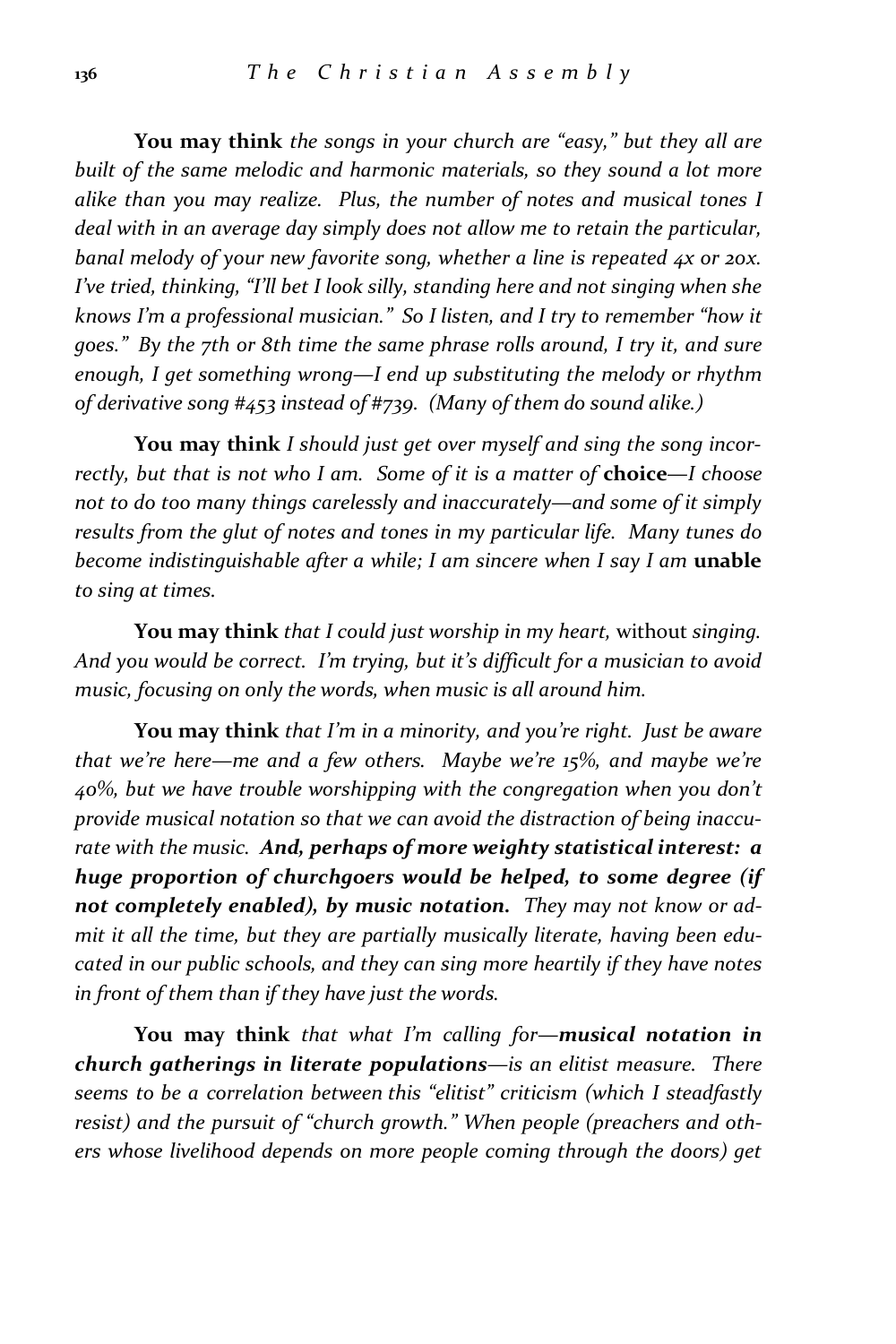*together to try to solve the church world's problems apart from scripture, they can come up with all sorts of questionable ideas, and this is one of them.* 49

**You may think** *that there are larger Kingdom causes to be spending time on, and again, you're right. But this cause deserves some attention, as well—all in good perspective of the assembly's goals.*

**Church leaders, please consider taking the step of providing the words** *and* **the music for your assemblies. It hurts no one, and it helps more of us than you may realize.**

### **Notation Service-providers**

Here are a few evaluative details about three organizations that provide similar, overlapping services:

#### *A View of Worship*

l

AVOW expressly caters to "Midsize Church of Christ"—a hypothetical group that has a praise team, rotating musical leadership of widely varied ability, and a leadership that favors blended worship.

Given my very limited knowledge of AVOW materials, I will confine comments to one area in which I believe this organization's materials are lacking: the translation of certain contemporary elements to the *a cappella* medium. Based on dialogue with one of the founders, I believe AVOW is in the habit of *simplifying* contemporary music in order to make the songs seem accessible to more congregations.<sup>50</sup> The simplification of rhythmic

 $49$  I also question the "rule" that says your church won't grow past 75-80% of its seating capacity. Suspiciously, I find this principle shallow and self-serving; it leads to a drive for a newer, bigger building, which in turn makes it look like the preacher is doing great things, or else people wouldn't have flocked to him, leading eventually to the need for a bigger building. While preachers' scorn of musical notation is not self-serving in the same way, it is shallow and amounts to ignorance shown toward the worthy, generally and musically literate people who fill the seats.

<sup>&</sup>lt;sup>50</sup> AVOW is aware of multiple larger congregations' expansions of AVOW arrangements into more skillful, characteristic versions. My guess is that the larger congregations doing more with the published AVOW arrangements are the *only* groups that are really approximating the original songs. This supposition is based on a good deal of experience with groups of varying abilities. Even the most skilled, rehearsed *a cappella* singing cannot approach all the aspects of many original contemporary songs. My belief is that, for instance, removing an added 9th from a chord in order to simplify it actually changes the character of the music in that spot. The music there is no longer the same.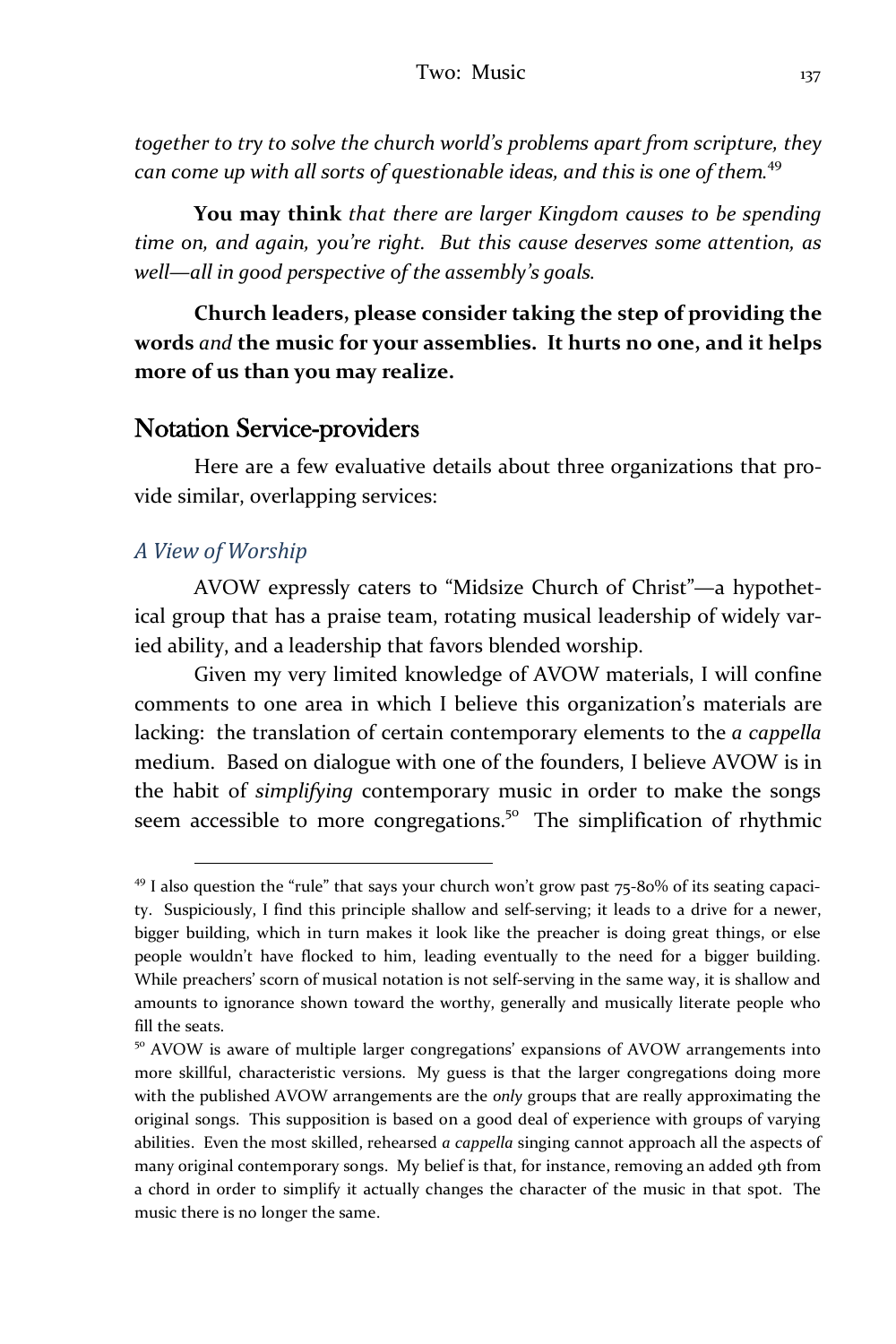patterns is a common type of modification. However, if one simplifies rhythms in order to unify a congregational song, the character of the original music has likely been essentially changed. People who know the original songs can be frustrated when presented with changes, because the sound is different. Further, if a good proportion of the church does know the song, they will end up ignoring the written arrangement, anyway—with the result that no one ends up singing together.

AVOW finds that some congregations "will generally only introduce a new song to the repertoire if it can be taught in one or two repetitions or praise team rehearsals," and AVOW believes it is serving those churches' needs. Perhaps so, but those congregations' repertoires may also be impoverished. (Here I am commenting on the congregations more than on AVOW.) Some difficult songs are worth taking time to learn and may be just as beneficial as certain simple songs (whether found in hymnals, heard in informal settings, or arranged from contemporary sources). I find that there are

- some contemporary songs that most congregations can sing
- others that need praise teams to shore them up (and then, of course, the congregations aren't doing much of the singing, anyway)
- yet others that shouldn't be attempted with *a cappella* congregations at all (end of story)

For more information on which types of songs work best or don't work, see below. If your church is ravenous for new songs arranged simply, you might want to try AVOW, and you may find an arrangement of your favorite radio song relatively quickly this way. (Or you could hire me to produce your church's custom arrangements!)

#### *Taylor Publications*

I have more limited experience with Taylor Publications, as well, but that experience I do have spans different music styles and several years. I cannot recommend Taylor, based on what I've seen. There are better arrangements available elsewhere.

#### *The Paperless Hymnal*

Focusing on Church of Christ hymnal repertoire, the extensive Paperless Hymnal library incorporates multiple versions of many songs in order to correlate to a few widely used hymnals. Where multiple hymnals disa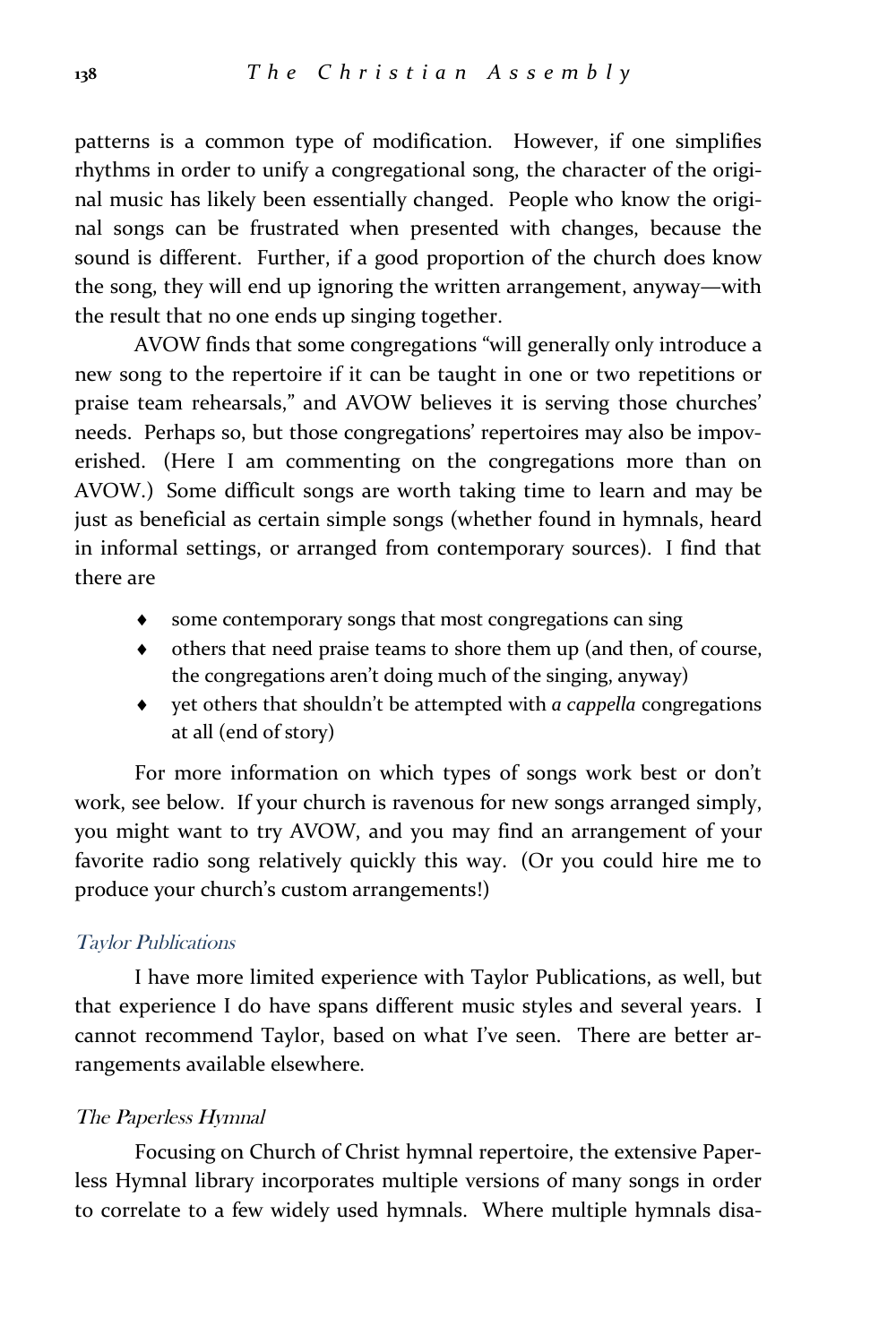gree on specific words or notes, the standard is the *Praise for the Lord* book.<sup>51</sup> (This "pro" can also be a "con," because few leaders actually seem to notice that there are multiple versions, or perhaps they don't care, and they end up using the wrong one. Variant words and harmonies can be switched, creating momentary confusions.) TPH also includes a relatively small but growing number of contemporary songs; these arrangements, while sometimes simplified, seem to employ better concepts and sources than those produced by either AVOW or Taylor.

TPH regularly (on multiple occasions each year) produces corrected versions of songs, and it is up to someone from each congregation to stay on top of this process, updating the church's files. I can personally attest to the fact that TPH's process is refined and thorough. Although I disagree mildly with a few cosmetic/notation choices, they are consistently applied.

Based on aggregate quality and the connection I perceive between stated mission and achievement, it is my pleasure to recommend *The Paperless Hymnal* above other, similar sources of which I'm aware. It is not because *TPH* focuses on hymnal repertoire that I recommend them; I simply find that they have a more viable *raison d'etre.* In other words, focusing on arranging *contemporary* songs in an *a cappella* milieu is in my opinion destined to be a somewhat problematic venture, so I prefer to advocate a service that helps *a cappella* churches spend more time doing what they can do well.

## **A Copyright Primer**

l

In this age, copyright and other legal matters are important considerations. The brief observations below should be helpful in clarifying some general principles.

First: copyright is primarily a *concept,* not a document or formal government sanction. In other words, copyright exists, in this country and many others, simply by virtue of the creation of any material considered "intellectual property." A book is "copyrighted" when it is typed, not only when it is published with a © 2016 notice or when a document is filed with the government.

 $51$  James Tackett, the Paperless Hymnal editor, with whom I have worked on occasion, is good about making other versions available where appropriate.